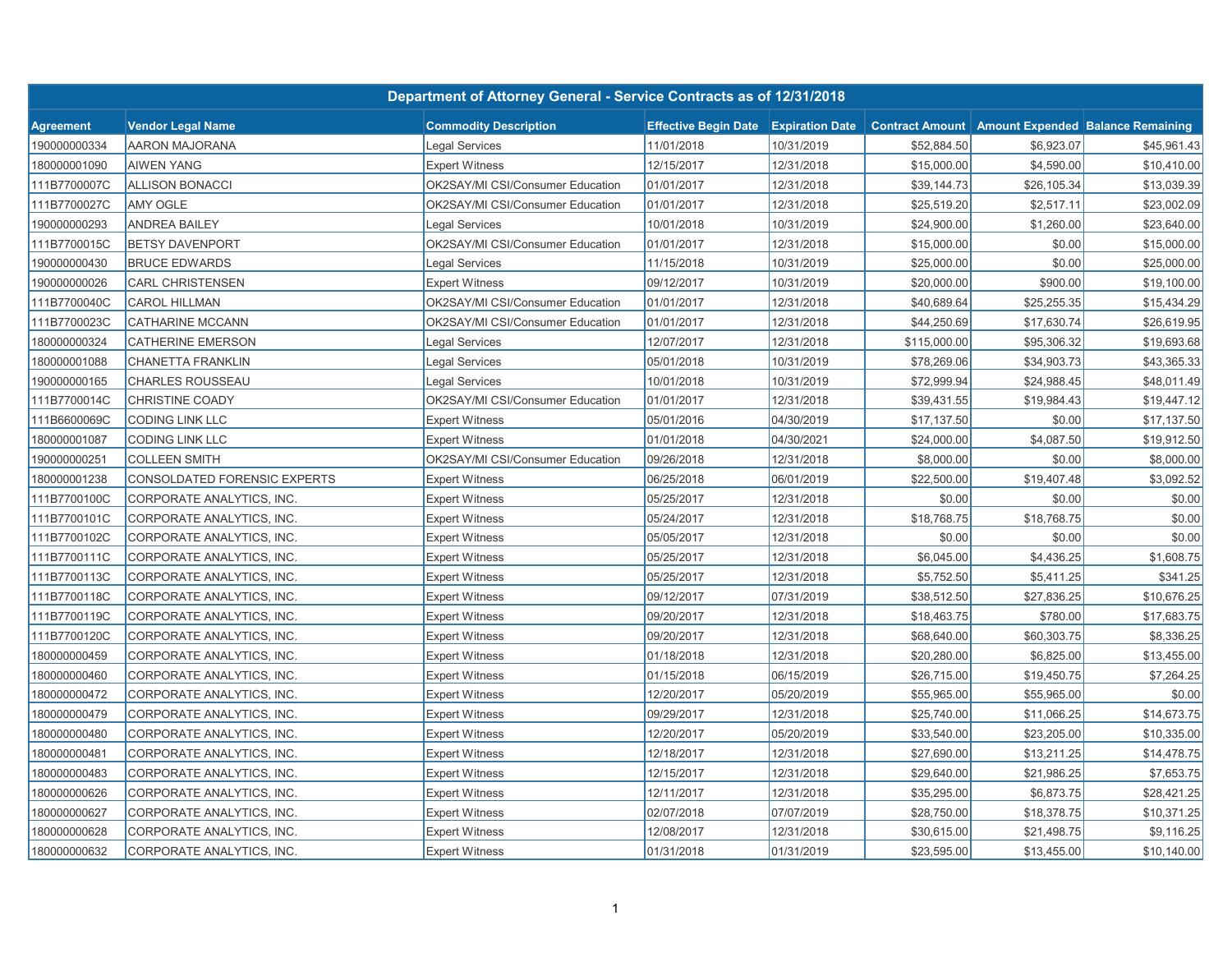|                  |                                | Department of Attorney General - Service Contracts as of 12/31/2018 |                                             |            |                        |              |                                          |
|------------------|--------------------------------|---------------------------------------------------------------------|---------------------------------------------|------------|------------------------|--------------|------------------------------------------|
| <b>Agreement</b> | <b>Vendor Legal Name</b>       | <b>Commodity Description</b>                                        | <b>Effective Begin Date Expiration Date</b> |            | <b>Contract Amount</b> |              | <b>Amount Expended Balance Remaining</b> |
| 180000000761     | CORPORATE ANALYTICS, INC.      | <b>Expert Witness</b>                                               | 02/09/2018                                  | 08/09/2019 | \$27,495.00            | \$9,896.25   | \$17,598.75                              |
| 180000000778     | CORPORATE ANALYTICS, INC.      | <b>Expert Witness</b>                                               | 04/20/2018                                  | 04/20/2019 | \$19,500.00            | \$7,507.50   | \$11,992.50                              |
| 180000000784     | CORPORATE ANALYTICS, INC.      | <b>Expert Witness</b>                                               | 04/20/2018                                  | 10/20/2019 | \$19,500.00            | \$8,823.75   | \$10,676.25                              |
| 180000000785     | CORPORATE ANALYTICS, INC.      | <b>Expert Witness</b>                                               | 04/17/2018                                  | 12/31/2018 | \$23,790.00            | \$11,895.00  | \$11,895.00                              |
| 180000001089     | CORPORATE ANALYTICS, INC.      | <b>Expert Witness</b>                                               | 02/09/2018                                  | 12/31/2019 | \$27,495.00            | \$10,481.25  | \$17,013.75                              |
| 180000001092     | CORPORATE ANALYTICS, INC.      | <b>Expert Witness</b>                                               | 05/16/2018                                  | 05/23/2019 | \$11,700.00            | \$11,700.00  | \$0.00                                   |
| 180000001239     | CORPORATE ANALYTICS, INC.      | <b>Expert Witness</b>                                               | 07/05/2018                                  | 10/31/2019 | \$61,425.00            | \$61,425.00  | \$0.00                                   |
| 180000001288     | CORPORATE ANALYTICS, INC       | <b>Expert Witness</b>                                               | 08/13/2018                                  | 10/31/2019 | \$15,375.00            | \$13,422.50  | \$1,952.50                               |
| 190000000002     | CORPORATE ANALYTICS, INC       | <b>Expert Witness</b>                                               | 08/02/2018                                  | 12/31/2019 | \$78,290.00            | \$64,472.50  | \$13,817.50                              |
| 190000000025     | CORPORATE ANALYTICS, INC       | <b>Expert Witness</b>                                               | 09/20/2018                                  | 09/20/2019 | \$15,375.00            | \$7,533.75   | \$7,841.25                               |
| 190000000028     | CORPORATE ANALYTICS, INC       | <b>Expert Witness</b>                                               | 08/01/2018                                  | 12/31/2019 | \$33,540.00            | \$16,185.00  | \$17,355.00                              |
| 190000000029     | CORPORATE ANALYTICS, INC       | <b>Expert Witness</b>                                               | 09/01/2018                                  | 06/30/2020 | \$26,650.00            | \$307.50     | \$26,342.50                              |
| 190000000030     | CORPORATE ANALYTICS, INC       | <b>Expert Witness</b>                                               | 08/01/2018                                  | 12/31/2019 | \$84,440.00            | \$84,435.00  | \$5.00                                   |
| 190000000280     | CORPORATE ANALYTICS, INC       | <b>Expert Witness</b>                                               | 07/20/2018                                  | 01/31/2020 | \$32,565.00            | \$18,330.00  | \$14,235.00                              |
| 190000000283     | CORPORATE ANALYTICS, INC       | <b>Expert Witness</b>                                               | 10/20/2018                                  | 10/20/2020 | \$15,375.00            | \$5,073.75   | \$10,301.25                              |
| 190000000347     | CORPORATE ANALYTICS, INC       | <b>Expert Witness</b>                                               | 10/25/2018                                  | 12/31/2019 | \$20,500.00            | \$19,833.75  | \$666.25                                 |
| 190000000348     | CORPORATE ANALYTICS, INC       | <b>Expert Witness</b>                                               | 11/01/2018                                  | 12/31/2019 | \$15,375.00            | \$4,817.50   | \$10,557.50                              |
| 190000000432     | CORPORATE ANALYTICS, INC.      | <b>Expert Witness</b>                                               | 12/21/2018                                  | 12/31/2019 | \$17,425.00            | \$0.00       | \$17,425.00                              |
| 190000000433     | CORPORATE ANALYTICS, INC.      | <b>Expert Witness</b>                                               | 10/25/2018                                  | 12/31/2019 | \$57,400.00            | \$0.00       | \$57,400.00                              |
| 190000000434     | CORPORATE ANALYTICS, INC.      | <b>Expert Witness</b>                                               | 11/27/2018                                  | 06/30/2020 | \$24,990.00            | \$0.00       | \$24,990.00                              |
| 190000000435     | CORPORATE ANALYTICS, INC       | <b>Expert Witness</b>                                               | 11/27/2018                                  | 06/30/2020 | \$23,985.00            | \$0.00       | \$23,985.00                              |
| 190000000299     | COUNTY OF CALHOUN              | Legal Services                                                      | 10/01/2018                                  | 10/31/2019 | \$159,751.80           | \$17,630.40  | \$142,121.40                             |
| 180000000473     | COUNTY OF KALAMAZOO            | <b>Legal Services</b>                                               | 10/01/2017                                  | 09/30/2018 | \$348,328.12           | \$138,850.41 | \$209,477.71                             |
| 190000000350     | COUNTY OF KALAMAZOO            | Legal Services                                                      | 10/01/2018                                  | 10/31/2019 | \$304,236.94           | \$562.48     | \$303,674.46                             |
| 190000000163     | <b>DANIEL STRAKA</b>           | Legal Services                                                      | 10/01/2018                                  | 10/31/2019 | \$54,999.88            | \$15,865.35  | \$39,134.53                              |
| 111B7700093C     | <b>DAVID HOORT</b>             | Legal Services                                                      | 03/13/2017                                  | 10/31/2019 | \$305,378.08           | \$186,763.34 | \$118,614.74                             |
| 111B7700030C     | <b>DAVID RUMMINGER</b>         | OK2SAY/MI CSI/Consumer Education                                    | 01/01/2017                                  | 12/31/2018 | \$26,451.01            | \$4,619.86   | \$21,831.15                              |
| 111B7700029C     | <b>DAWN PETROWSKI</b>          | OK2SAY/MI CSI/Consumer Education                                    | 01/01/2017                                  | 12/31/2018 | \$15,000.00            | \$14,022.16  | \$977.84                                 |
| 180000000299     | DAYMARK ENERGY ADVISORS        | <b>Expert Witness</b>                                               | 09/22/2017                                  | 12/31/2018 | \$167,675.00           | \$158,474.44 | \$9,200.56                               |
| 111B7700017C     | DONALD FERGUSON                | OK2SAY/MI CSI/Consumer Education                                    | 01/01/2017                                  | 12/31/2018 | \$34,563.78            | \$34,319.46  | \$244.32                                 |
| 111B7700026C     | <b>DONALD MILLER</b>           | OK2SAY/MI CSI/Consumer Education                                    | 01/01/2017                                  | 12/31/2018 | \$28,033.55            | \$10,218.27  | \$17,815.28                              |
| 180000000414     | <b>DOUGLAS WALTON</b>          | Legal Services                                                      | 01/01/2018                                  | 12/31/2018 | \$20,000.00            | \$12,720.25  | \$7,279.75                               |
| 111B7700041C     | <b>ELIZABETH MAKIN PARKER</b>  | OK2SAY/MI CSI/Consumer Education                                    | 01/01/2017                                  | 12/31/2018 | \$15,000.00            | \$6,798.30   | \$8,201.70                               |
| 111B7700103C     | <b>ENERGY CONSULTANTS, INC</b> | <b>Expert Witness</b>                                               | 04/20/2017                                  | 12/31/2018 | \$13,755.00            | \$0.00       | \$13,755.00                              |
| 111B7700104C     | <b>ENERGY CONSULTANTS, INC</b> | <b>Expert Witness</b>                                               | 04/20/2017                                  | 12/31/2018 | \$13,260.00            | \$0.00       | \$13,260.00                              |
| 190000000167     | <b>ERIN HOUSE</b>              | Legal Services                                                      | 10/01/2018                                  | 10/31/2019 | \$115,000.00           | \$36,794.41  | \$78,205.59                              |
| 180000001086     | <b>ERIN WILMOTH</b>            | Legal Services                                                      | 05/01/2018                                  | 10/31/2019 | \$78,269.06            | \$33,846.08  | \$44,422.98                              |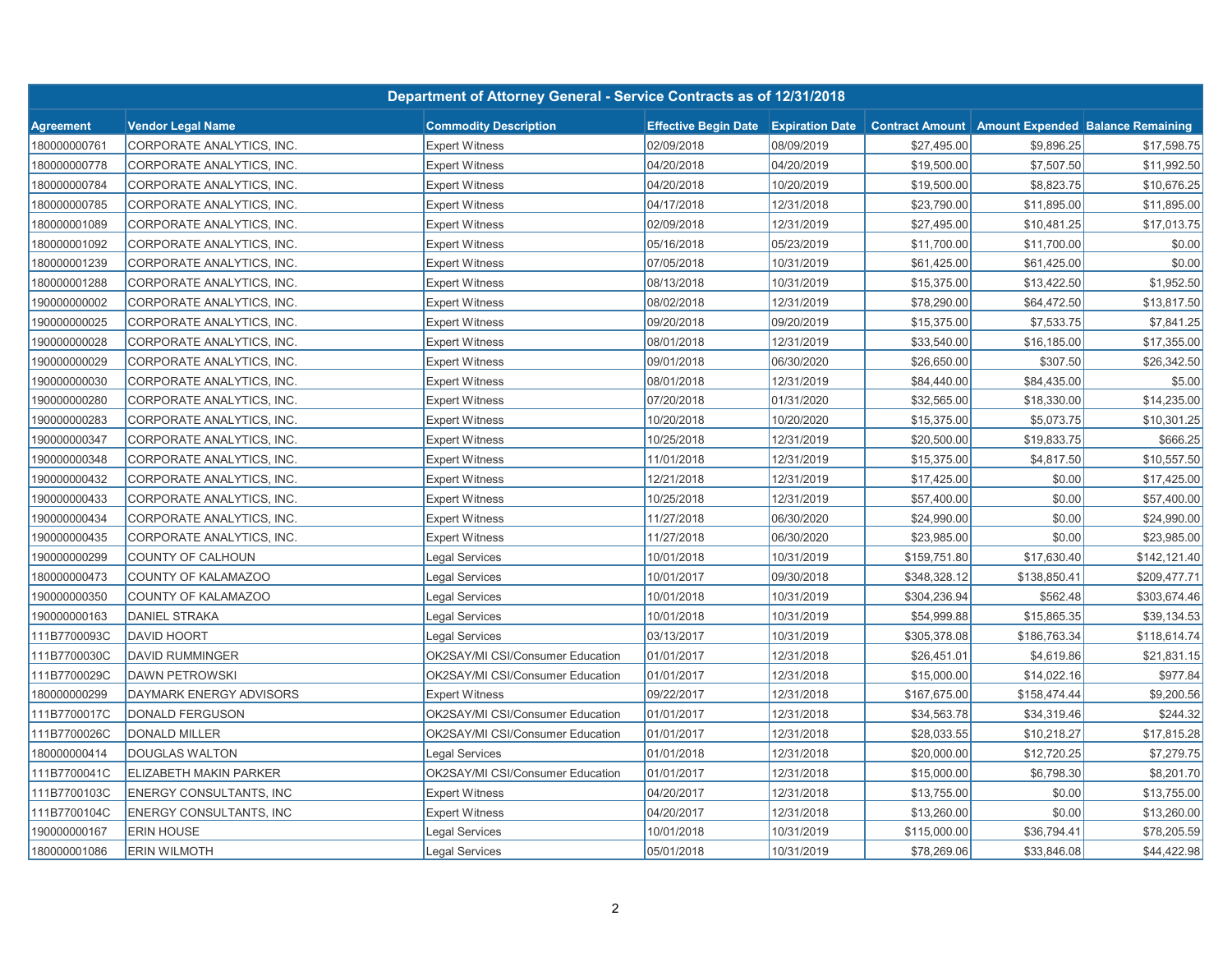|                  |                               | Department of Attorney General - Service Contracts as of 12/31/2018 |                                             |            |                        |                |                                          |
|------------------|-------------------------------|---------------------------------------------------------------------|---------------------------------------------|------------|------------------------|----------------|------------------------------------------|
| <b>Agreement</b> | <b>Vendor Legal Name</b>      | <b>Commodity Description</b>                                        | <b>Effective Begin Date Expiration Date</b> |            | <b>Contract Amount</b> |                | <b>Amount Expended Balance Remaining</b> |
| 180000001245     | FLOOD LAW, PLLC               | Legal Services                                                      | 10/01/2018                                  | 10/31/2019 | \$2,600,000.00         | \$676,568.80   | \$1,923,431.20                           |
| 190000000297     | FRALEIGH LAW FIRM, PLLC       | Legal Services                                                      | 10/01/2018                                  | 10/31/2019 | \$40,000.00            | \$0.00         | \$40,000.00                              |
| 180000001244     | <b>FRANK DAME</b>             | OK2SAY/MI CSI/Consumer Education                                    | 08/20/2018                                  | 12/31/2018 | \$8,000.00             | \$4,583.08     | \$3,416.92                               |
| 180000001308     | <b>FRANK MONTICELLO</b>       | Legal Services                                                      | 08/01/2018                                  | 12/31/2018 | \$50,000.00            | \$6,085.01     | \$43,914.99                              |
| 180000000401     | <b>GARY HOSBEIN</b>           | <b>Legal Services</b>                                               | 01/01/2018                                  | 12/31/2018 | \$12,500.00            | \$5,705.00     | \$6,795.00                               |
| 180000000415     | <b>GENEVIEVE TUSA</b>         | <b>Legal Services</b>                                               | 01/01/2018                                  | 12/31/2018 | \$24,900.00            | \$1,482.12     | \$23,417.88                              |
| 180000000420     | <b>GEORGE N STEVENSON</b>     | Legal Services                                                      | 01/01/2018                                  | 12/31/2018 | \$10,000.00            | \$8,935.74     | \$1,064.26                               |
| 111B6600063C     | <b>GEORGE STEVENSON</b>       | <b>Legal Services</b>                                               | 03/01/2016                                  | 10/31/2019 | \$32,105.00            | \$16,520.00    | \$15,585.00                              |
| 180000001070     | <b>GERARD MURPHY</b>          | OK2SAY/MI CSI/Consumer Education                                    | 06/29/2018                                  | 12/31/2018 | \$8,000.00             | \$3,499.24     | \$4,500.76                               |
| 111B7700013C     | <b>GLENN CLARK</b>            | OK2SAY/MI CSI/Consumer Education                                    | 01/01/2017                                  | 12/31/2018 | \$34,451.19            | \$10,208.60    | \$24,242.59                              |
| 111B6600090C     | <b>GLENN STUTZKY</b>          | Quality Assurance/Control Consulting                                | 11/30/2015                                  | 12/31/2018 | \$8,900.00             | \$0.00         | \$8,900.00                               |
| 111B7700024C     | <b>GLORIA MCCRACKEN</b>       | OK2SAY/MI CSI/Consumer Education                                    | 01/01/2017                                  | 12/31/2018 | \$23,957.91            | \$11,060.44    | \$12,897.47                              |
| 111B7700018C     | GUINNEFFECTS, LLC             | OK2SAY/MI CSI/Consumer Education                                    | 01/01/2017                                  | 12/31/2018 | \$21,834.53            | \$8,225.19     | \$13,609.34                              |
| 111B7700034C     | HARRY CHARLES WERKEMA         | OK2SAY/MI CSI/Consumer Education                                    | 01/01/2017                                  | 12/31/2018 | \$25,000.00            | \$24,117.31    | \$882.69                                 |
| 180000001236     | <b>JACQUELINE RYSKAMP</b>     | OK2SAY/MI CSI/Consumer Education                                    | 08/20/2018                                  | 12/31/2018 | \$8,000.00             | \$2,657.86     | \$5,342.14                               |
| 180000000645     | <b>JAKE PUTALA</b>            | OK2SAY/MI CSI/Consumer Education                                    | 04/19/2018                                  | 12/31/2018 | \$30,000.00            | \$3,602.54     | \$26,397.46                              |
| 111B7700036C     | <b>JAMES FLECK</b>            | <b>OK2SAY/MI CSI/Consumer Education</b>                             | 01/01/2017                                  | 12/31/2018 | \$22,746.86            | \$15,960.65    | \$6,786.21                               |
| 180000000417     | <b>JAMES MEQUIO</b>           | Legal Services                                                      | 01/01/2018                                  | 12/31/2018 | \$17,000.00            | \$16,648.43    | \$351.57                                 |
| 190000000164     | <b>JANET MCLAREN</b>          | Legal Services                                                      | 10/01/2018                                  | 10/31/2019 | \$87,499.92            | \$31,605.74    | \$55,894.18                              |
| 111B7700033C     | JODI F SPECK                  | OK2SAY/MI CSI/Consumer Education                                    | 01/01/2017                                  | 12/31/2018 | \$41,721.48            | \$22,853.50    | \$18,867.98                              |
| 180000001290     | <b>JOHN MULDER</b>            | <b>Expert Witness</b>                                               | 07/01/2018                                  | 06/30/2021 | \$24,900.00            | \$975.00       | \$23,925.00                              |
| 180000000421     | JOHNSON AND WIEST PLLC        | <b>Legal Services</b>                                               | 01/01/2018                                  | 12/31/2018 | \$30,000.00            | \$29,771.70    | \$228.30                                 |
| 111B7700011C     | <b>JUSTINE BYKOWSKI</b>       | OK2SAY/MI CSI/Consumer Education                                    | 01/01/2017                                  | 12/31/2018 | \$23,615.94            | \$11,557.85    | \$12,058.09                              |
| 111B7700039C     | K & K CONSULTING, INC.        | OK2SAY/MI CSI/Consumer Education                                    | 01/01/2017                                  | 12/31/2018 | \$27,463.56            | \$4,622.62     | \$22,840.94                              |
| 180000000549     | KATHLEEN MOERLAND             | OK2SAY/MI CSI/Consumer Education                                    | 11/27/2017                                  | 12/31/2018 | \$30,000.00            | \$4,217.79     | \$25,782.21                              |
| 190000000443     | KATHRYN BARNES                | <b>Legal Services</b>                                               | 11/15/2018                                  | 10/31/2019 | \$25,000.00            | \$0.00         | \$25,000.00                              |
| 180000001083     | <b>KEEFER COX</b>             | Legal Services                                                      | 05/01/2018                                  | 10/31/2019 | \$78,269.06            | \$34,268.74    | \$44,000.32                              |
| 190000000298     | <b>KEITH CORBETT</b>          | Legal Services                                                      | 10/15/2018                                  | 10/31/2019 | \$144,000.00           | \$16,000.00    | \$128,000.00                             |
| 111B7700076C     | <b>KROLLDISCOVERY</b>         | Ediscovery (Statewide)                                              | 03/15/2017                                  | 06/22/2019 | \$2,384,777.59         | \$387,992.63   | \$1,996,784.96                           |
| 111B7700010C     | KS CREDIT EDUCATION SOLUTIONS | OK2SAY/MI CSI/Consumer Education                                    | 01/01/2017                                  | 12/31/2018 | \$34,075.53            | \$29,673.77    | \$4,401.76                               |
| 111B7700121C     | <b>LARRY DEGROAT</b>          | <b>Expert Witness</b>                                               | 06/01/2017                                  | 05/31/2020 | \$22,268.75            | \$0.00         | \$22,268.75                              |
| 180000000563     | <b>LARRY DEGROAT</b>          | <b>Expert Witness</b>                                               | 06/01/2017                                  | 05/31/2020 | \$23,975.00            | \$1,400.00     | \$22,575.00                              |
| 111B7700016C     | <b>LAURA ELLS</b>             | OK2SAY/MI CSI/Consumer Education                                    | 01/01/2017                                  | 12/31/2018 | \$21,022.91            | \$20,993.45    | \$29.46                                  |
| 190000000024     | <b>LAURENCE ROSEN</b>         | <b>Expert Witness</b>                                               | 06/01/2018                                  | 12/31/2019 | \$10,000.00            | \$5,326.00     | \$4,674.00                               |
| 180000000412     | <b>LEO NEVILLE</b>            | Legal Services                                                      | 01/01/2018                                  | 12/31/2018 | \$10,000.00            | \$2,910.18     | \$7,089.82                               |
| 111B6600071C     | <b>LEON PEDELL</b>            | <b>Expert Witness</b>                                               | 01/01/2016                                  | 12/31/2018 | \$23,075.00            | \$2,550.00     | \$20,525.00                              |
| 111B7700042C     | <b>LIFFEY THAMES GROUP</b>    | Ediscovery (Statewide)                                              | 02/08/2017                                  | 02/07/2020 | \$1,868,653.70         | \$1,680,702.37 | \$187,951.33                             |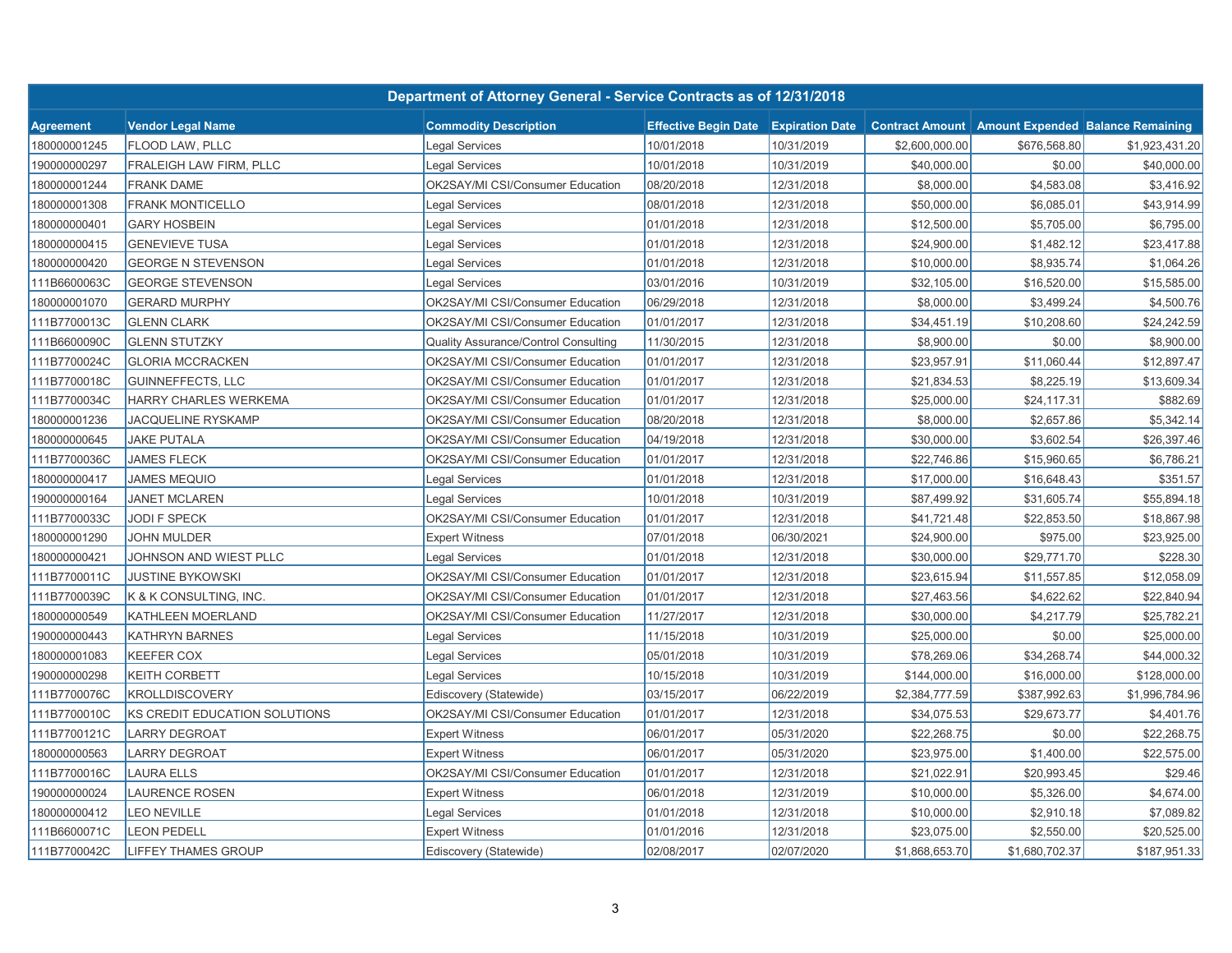|                  |                                          | Department of Attorney General - Service Contracts as of 12/31/2018 |                                             |            |                        |              |                                          |
|------------------|------------------------------------------|---------------------------------------------------------------------|---------------------------------------------|------------|------------------------|--------------|------------------------------------------|
| <b>Agreement</b> | <b>Vendor Legal Name</b>                 | <b>Commodity Description</b>                                        | <b>Effective Begin Date Expiration Date</b> |            | <b>Contract Amount</b> |              | <b>Amount Expended Balance Remaining</b> |
| 111B7700035C     | LORI SMOKER YOUNG                        | OK2SAY/MI CSI/Consumer Education                                    | 01/01/2017                                  | 12/31/2018 | \$25,797.66            | \$7,224.01   | \$18,573.65                              |
| 180000000413     | LUCAS XAVIER DILLON                      | Legal Services                                                      | 01/01/2018                                  | 12/31/2018 | \$15,000.00            | \$2,260.13   | \$12,739.87                              |
| 180000000562     | LUCILLE STEFONICH TAYLOR                 | Legal Services                                                      | 02/01/2018                                  | 12/31/2018 | \$100,000.00           | \$99,292.63  | \$707.37                                 |
| 111B7700021C     | MABEE CONSULTING, INC.                   | OK2SAY/MI CSI/Consumer Education                                    | 01/01/2017                                  | 12/31/2018 | \$15,000.00            | \$5,014.80   | \$9,985.20                               |
| 190000000023     | MANER, COSTERISAN & ELLIS PC             | <b>Expert Witness</b>                                               | 04/19/2018                                  | 04/19/2021 | \$12,500.00            | \$1,224.00   | \$11,276.00                              |
| 111B6600048C     | <b>MARCIA MCEVOY MADDEN</b>              | <b>Quality Assurance/Control Consulting</b>                         | 11/30/2015                                  | 12/31/2018 | \$8,525.00             | \$0.00       | \$8,525.00                               |
| 180000001276     | <b>MARGARET NELSON</b>                   | <b>Legal Services</b>                                               | 07/17/2018                                  | 12/31/2018 | \$60,000.00            | \$60,000.00  | \$0.00                                   |
| 180000000419     | <b>MARK BERKE</b>                        | <b>Legal Services</b>                                               | 01/01/2018                                  | 12/31/2018 | \$24,900.00            | \$21,575.21  | \$3,324.79                               |
| 180000000300     | <b>MARK ZELLEY</b>                       | <b>Legal Services</b>                                               | 10/02/2017                                  | 12/31/2018 | \$88,846.15            | \$79,422.85  | \$9,423.30                               |
| 111B6600049C     | <b>MARLENE SELTZER</b>                   | OK2SAY/MI CSI/Consumer Education                                    | 11/30/2015                                  | 12/31/2018 | \$7,900.00             | \$0.00       | \$7,900.00                               |
| 190000000425     | MARTELL FORESTRY INC                     | <b>Expert Witness</b>                                               | 06/01/2017                                  | 12/31/2019 | \$24,000.00            | \$0.00       | \$24,000.00                              |
| 180000000504     | <b>MARY FINLAN</b>                       | OK2SAY/MI CSI/Consumer Education                                    | 02/22/2018                                  | 12/31/2018 | \$30,000.00            | \$7,923.59   | \$22,076.41                              |
| 190000000416     | <b>MASSP</b>                             | OK2SAY/MI CSI/Consumer Education                                    | 09/10/2018                                  | 09/10/2019 | \$21,500.00            | \$0.00       | \$21,500.00                              |
| 190000000418     | MASTER CARE INSTITUTE PC                 | OK2SAY/MI CSI/Consumer Education                                    | 10/01/2018                                  | 10/31/2019 | \$9,775.00             | \$0.00       | \$9,775.00                               |
| 180000000418     | MATTHEW L. GLASER, ATTORNEY AT LAW       | Legal Services                                                      | 01/01/2018                                  | 12/31/2018 | \$5,000.00             | \$4,867.13   | \$132.87                                 |
| 180000001085     | <b>MEAGHAN MCKEON</b>                    | <b>Legal Services</b>                                               | 05/01/2018                                  | 10/31/2019 | \$78,269.06            | \$18,615.08  | \$59,653.98                              |
| 190000000335     | MICHAEL KLINEFELT                        | Legal Services                                                      | 11/01/2018                                  | 10/31/2019 | \$52,884.50            | \$7,826.69   | \$45,057.81                              |
| 190000000161     | MICHAEL THOMAS                           | <b>Legal Services</b>                                               | 10/01/2018                                  | 10/31/2019 | \$98,822.92            | \$31,980.57  | \$66,842.35                              |
| 111B7700025C     | MICHELLE MCDONALD                        | OK2SAY/MI CSI/Consumer Education                                    | 01/01/2017                                  | 12/31/2018 | \$22,987.53            | \$11,100.66  | \$11,886.87                              |
| 190000000166     | MICHELLE RICHARDSON                      | Legal Services                                                      | 10/01/2018                                  | 10/31/2019 | \$115,000.00           | \$39,573.44  | \$75,426.56                              |
| 190000000440     | MICHIGAN STATE UNIVERSITY COLLEGE OF LAW | OK2SAY/MI CSI/Consumer Education                                    | 10/01/2018                                  | 10/31/2019 | \$30,000.00            | \$0.00       | \$30,000.00                              |
| 180000000565     | MOORE CONSULTING, L.L.C.                 | <b>Expert Witness</b>                                               | 01/01/2018                                  | 12/31/2020 | \$24,900.00            | \$500.00     | \$24,400.00                              |
| 190000000027     | MOORE CONSULTING, L.L.C.                 | <b>Expert Witness</b>                                               | 07/01/2018                                  | 06/30/2021 | \$24,900.00            | \$375.00     | \$24,525.00                              |
| 111B7700008C     | <b>NANCY BURGESON</b>                    | OK2SAY/MI CSI/Consumer Education                                    | 01/01/2017                                  | 12/31/2018 | \$15,000.00            | \$9,409.82   | \$5,590.18                               |
| 180000001073     | NICHOLE HUDSON                           | OK2SAY/MI CSI/Consumer Education                                    | 06/29/2018                                  | 12/31/2018 | \$8,000.00             | \$2,593.78   | \$5,406.22                               |
| 111B7700043C     | OPE DTI HOLDINGS INC.                    | Ediscovery (Statewide)                                              | 03/15/2017                                  | 03/14/2020 | \$2,000,000.00         | \$0.00       | \$2,000,000.00                           |
| 180000000416     | PAPPIN AND ASSOCIATES, PLLC              | Legal Services                                                      | 01/01/2018                                  | 12/31/2018 | \$10,000.00            | \$9,265.92   | \$734.08                                 |
| 111B7700009C     | <b>PATRICE BURNS</b>                     | OK2SAY/MI CSI/Consumer Education                                    | 01/01/2017                                  | 12/31/2018 | \$15,000.00            | \$10,383.52  | \$4,616.48                               |
| 180000000099     | PAUL MARTIN FEHRMAN                      | Legal Services                                                      | 08/07/2017                                  | 12/31/2018 | \$129,461.52           | \$127,557.61 | \$1,903.91                               |
| 190000000035     | PSYCHOLOGICAL ASSOC IN REHABILITATION    | <b>Expert Witness</b>                                               | 05/01/2018                                  | 05/01/2019 | \$10,000.00            | \$1,750.00   | \$8,250.00                               |
| 190000000036     | PSYCHOLOGICAL ASSOC IN REHABILITATION    | <b>Expert Witness</b>                                               | 03/30/2018                                  | 03/30/2019 | \$1,500.00             | \$0.00       | \$1,500.00                               |
| 190000000441     | PSYCHOLOGICAL ASSOC IN REHABILITATION PC | <b>Expert Witness</b>                                               | 08/15/2018                                  | 06/01/2019 | \$16,000.00            | \$0.00       | \$16,000.00                              |
| 111B6600120C     | PSYCHOLOGICAL SYSTEMS INC                | <b>Expert Witness</b>                                               | 06/01/2016                                  | 12/31/2018 | \$9,300.00             | \$0.00       | \$9,300.00                               |
| 180000000476     | REEVES LAW PLC                           | Legal Services                                                      | 01/15/2018                                  | 12/31/2018 | \$144,000.00           | \$144,000.00 | \$0.00                                   |
| 190000000282     | ROBERT IANNI                             | <b>Legal Services</b>                                               | 10/01/2018                                  | 12/31/2018 | \$3,500.00             | \$707.18     | \$2,792.82                               |
| 111B7700031C     | ROBERT SACCO                             | OK2SAY/MI CSI/Consumer Education                                    | 01/01/2017                                  | 12/31/2018 | \$35,368.78            | \$25,687.04  | \$9,681.74                               |
| 111B6600087C     | <b>RONALD EMERY</b>                      | Legal Services                                                      | 07/11/2016                                  | 10/31/2019 | \$31,260.00            | \$11,240.00  | \$20,020.00                              |